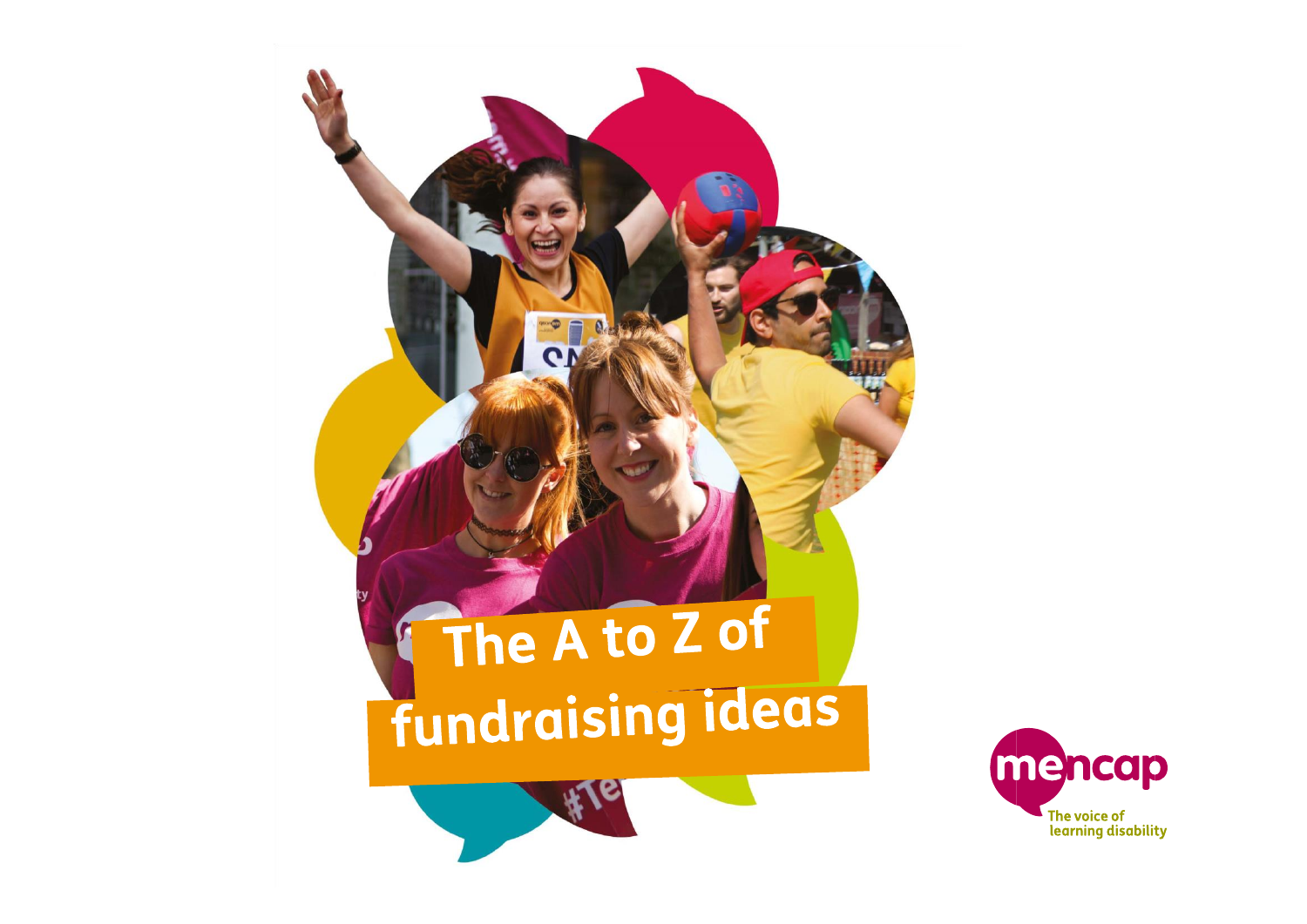

# **Everyone can get involved!**

There are loads of ways you can fundraise for Mencap and help us in our work supporting people with learning disabilities, their families and carers. Here are a few ideas to get you started!



#### **Abseil**

Get a group together, find a company and face your fear of heights. **Assault course** 

Great for little kids, big kids and even bigger kids (aka adults) set up your own or find a local course or race.

#### **Auction of promises**

Sell of your skills to the highest bidder!

**Arts & Crafts sale** 

**Afternoon Tea Party**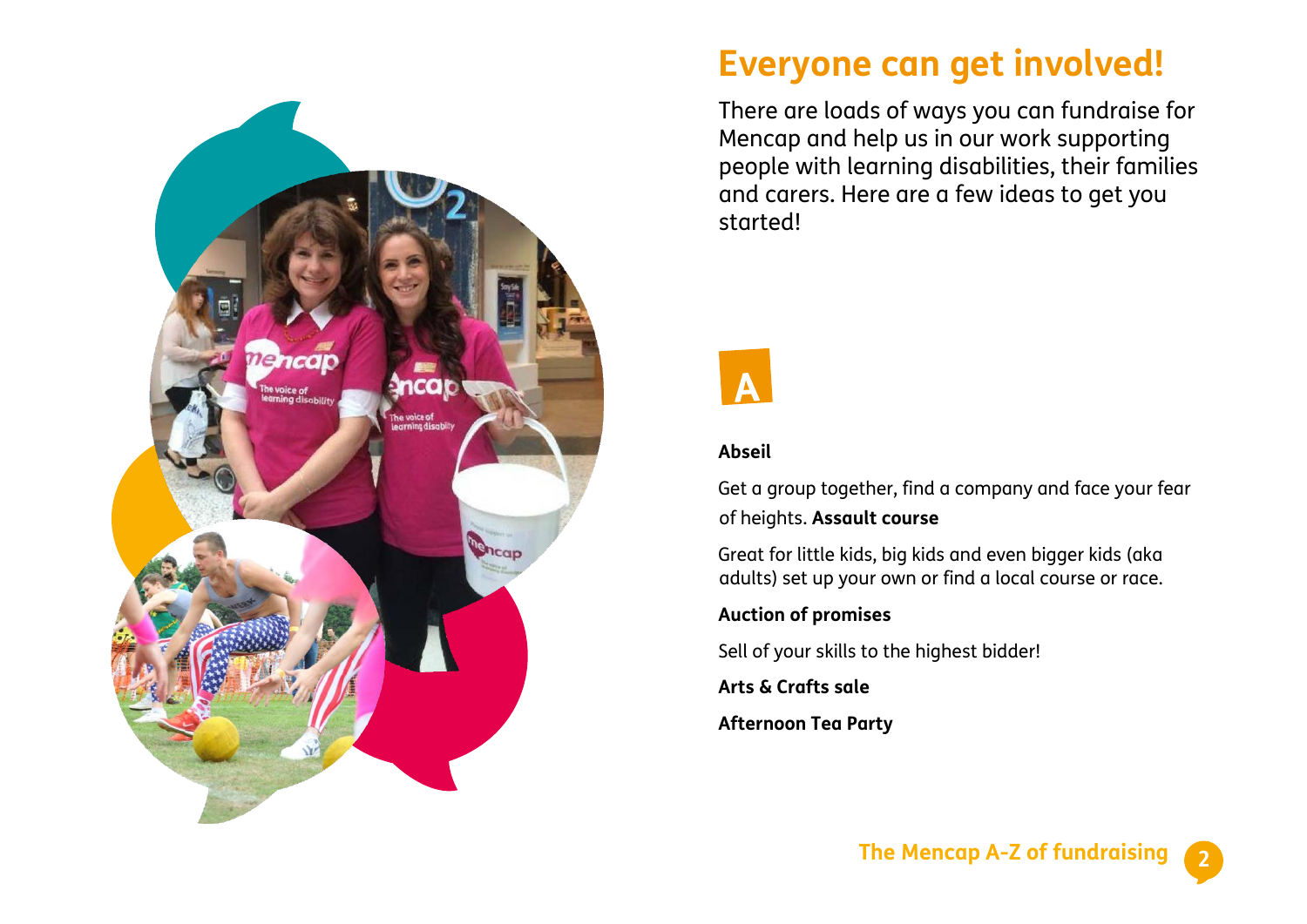

**Beard-growing contest Bag packing in a local supermarket Battle of the bands**



#### **Car boot sales**

#### **Cake sales**

At work, at school or at home bake up a storm and sell your wares.

# **Carol singing**

Let us know and we can send you collection buckets and carol ideas.

#### **Car wash**



#### **Dodgeball Tournament**

Dodge, Duck, Dip, Dive and Donate your ticket sales to Mencap!

### **Double Denim Day**

Combine it with a Mencap Mullet for extra cash!



# **Egg and Spoon Race**

Fun for kids or as part of a retro sports day for adults.

# **Ebay your unwanted things**

It's easy peasy and Ebay will send your donation straight to Mencap.



# **Facepainting**

Set up a stall at a local event.

**Film night** 

# **Fancy Dress Days**

Chose your theme and pay £2 each to spend a day at work dressed as a pirate or a cartoon character.

### **Fun run**

# **Fashion show**

Strut your stuff in clothes from local designers or one's you've made yourself.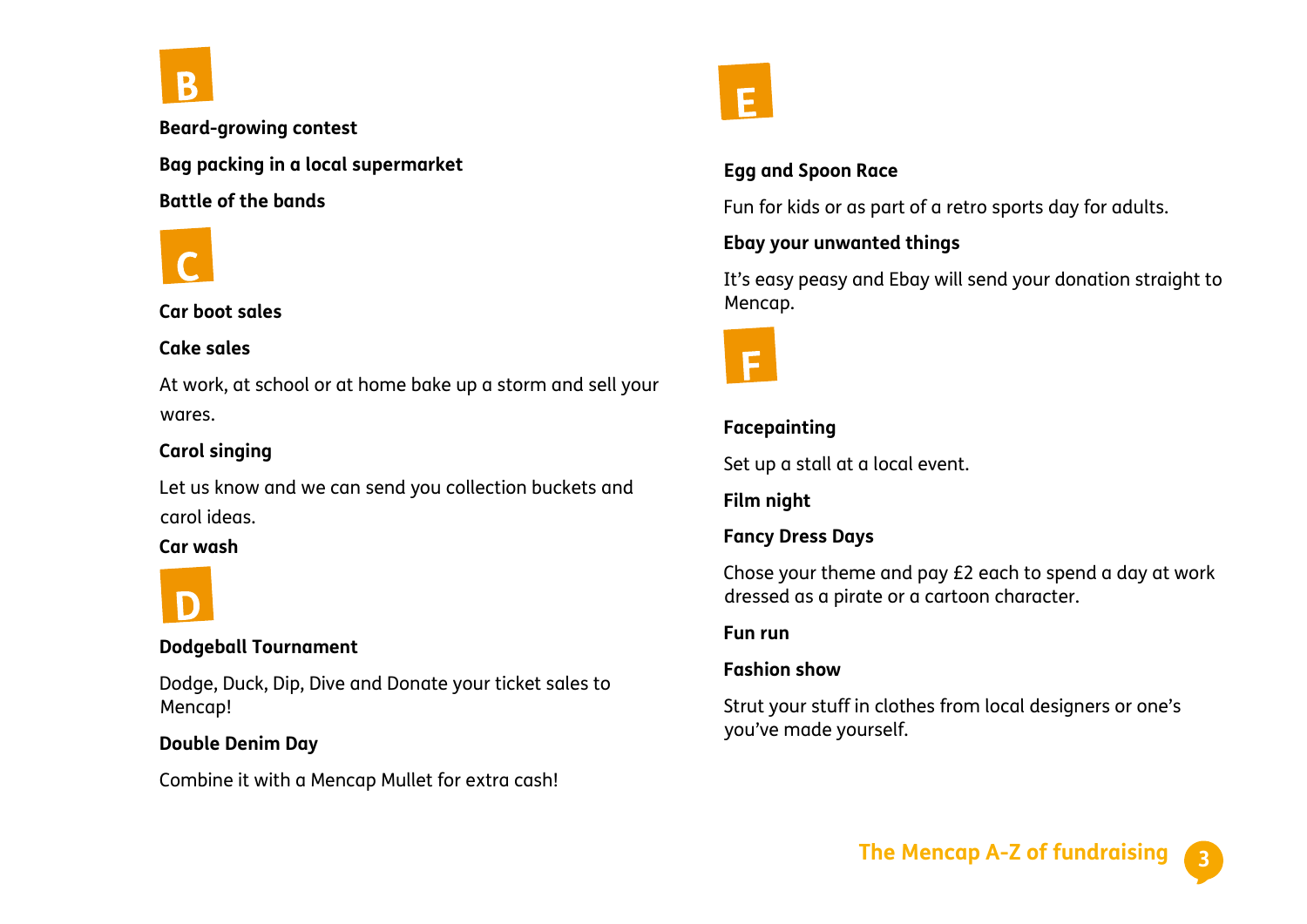

#### **Garden Party**

Show off your blooms and invite guests to a party in your own backyard.

#### **Golf tournament**

Put your way to fundraising success.

#### **Games Night**



**Halloween Party** 

**Head shave**

Brave the shave for Mencap.

**Hug your boss day**

Pay to hug them or they can pay you not to hug them!

#### **Hoola Hoop Marathon**

Spin for sponsorship.



**International evening** 

#### **Inclusive sports day**

Get everyone involved and raise awareness and funds for Mencap.

#### **Information Day**

Raise awareness for people with learning disabilities and Mencap and collect donations.



**Jazz Night Jumble Sale Jewellery Sale**



**Karaoke competition** 

**Keep Fit Marathon**



**Ladies Night Live music Night Lands End to John O'Groats**

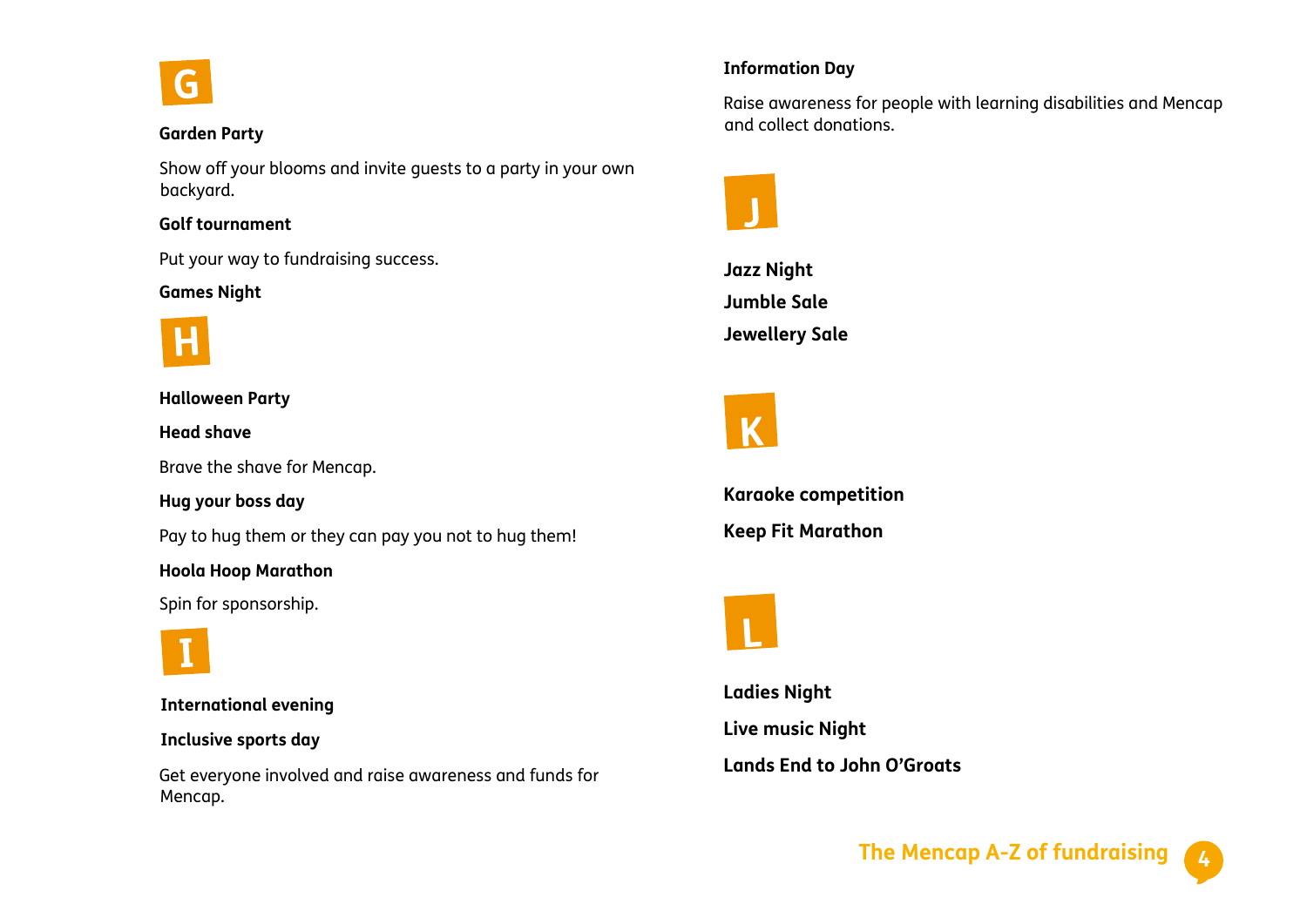



**Masquerade Ball Murder Mystery Evening Mencap Mullet & Moustache**  Dye it pink for extra cash!



**Non-uniform day Nearly new sale**



# **Odd job day**

Do your neighbours a favour - mow lawns, hang pictures, wash cars etc in return for donations.

#### **Outdoor film screening**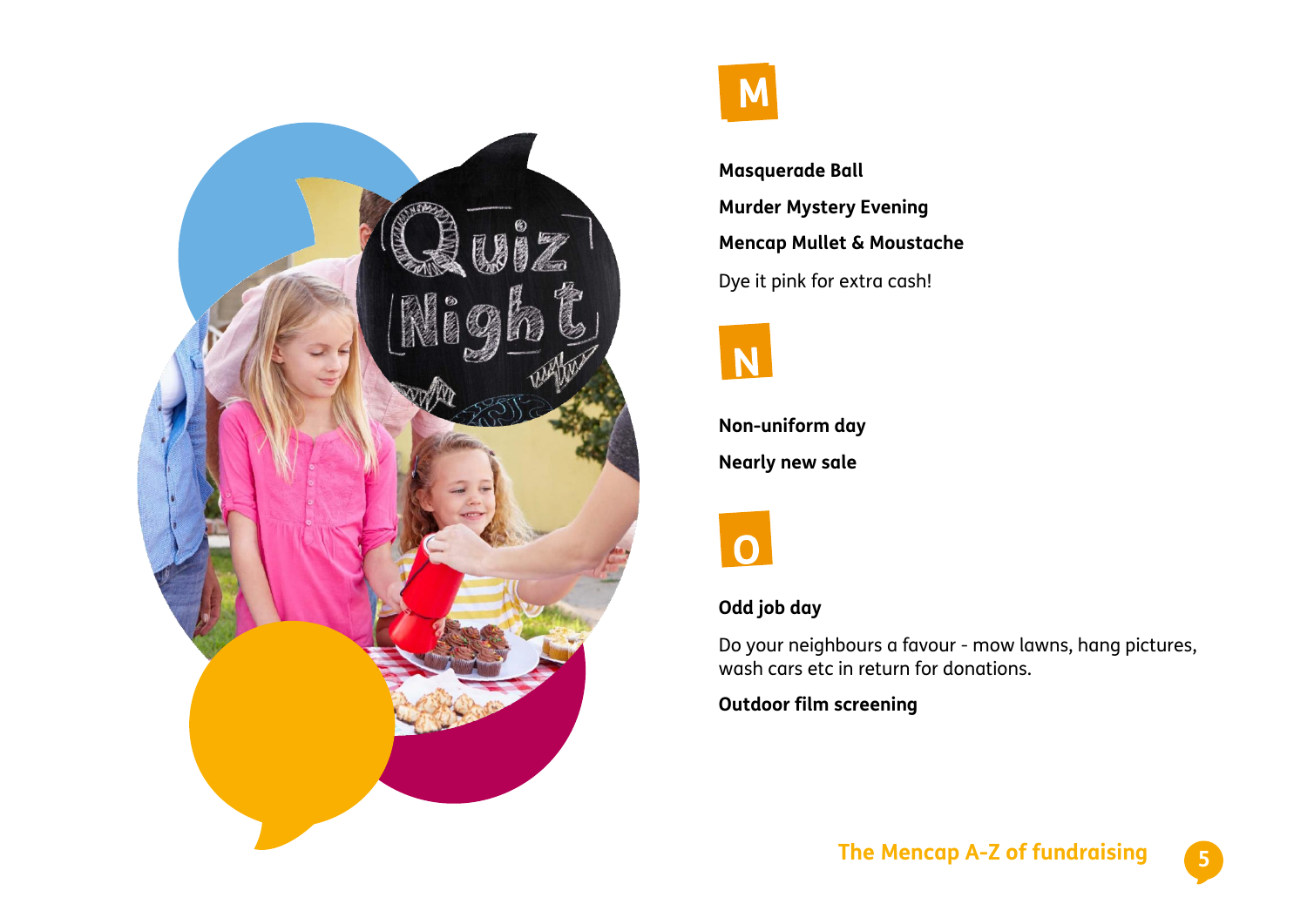

#### **Penny mile**

How far can the coppers in your copper jar stretch? Get together and see if you can get your spare change round a local landmark then donate them.

#### **Parachute jump**



#### **Q&A with a local MP or celebrity**

**Quizzes**

At a community centre, pub or home.



#### **Readathon**

How many books can you get through in a month or two?

#### **Raffles**



**Sponsored Silence** Shhhhh!

#### **Sweepstakes**

Strictly, Bake Off or Wimbledon – turn any competition into a sweepstake amongst friends and colleagues.

**Selfie-a-day**



#### **Talent show**

#### **Tweet your plans and achievements**

Let us know what you're up to! Tweet us @BexleyMencap



### **Utterly brilliant ideas of your own!**

Do what you love to raise money for Mencap.



**Variety show Valentines day party**

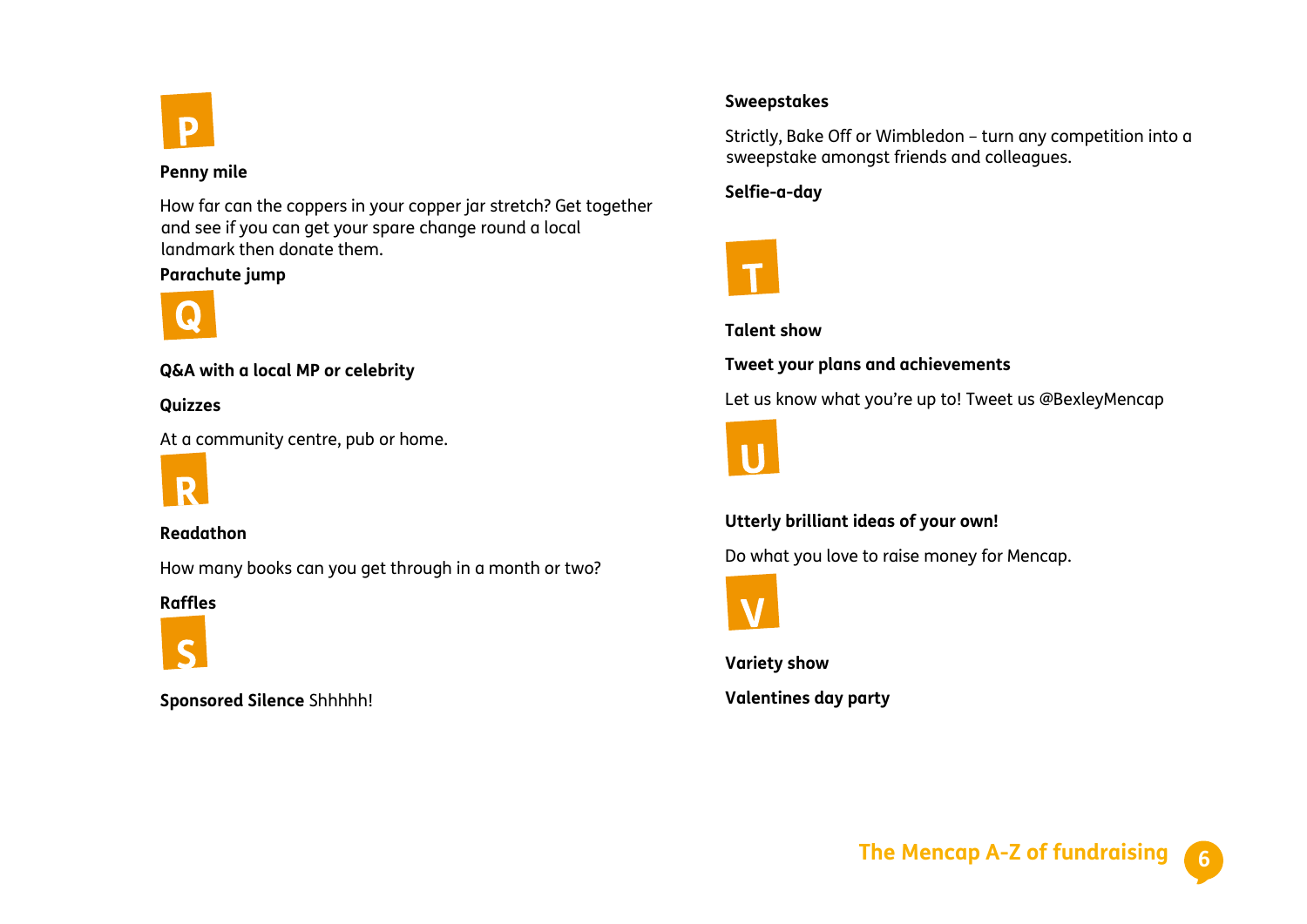

**Wine & Cheese Night Who's that baby quiz Winter Lido challenge** Take a chilly dip in an outdoor pool.



**Xmas fair and raffle**

Just in time for people to buy Christmas presents.

**X Marks the spot** 

Organise a treasure hunt!



**Yogathon**



**Zumbathon**

**Zipslide**